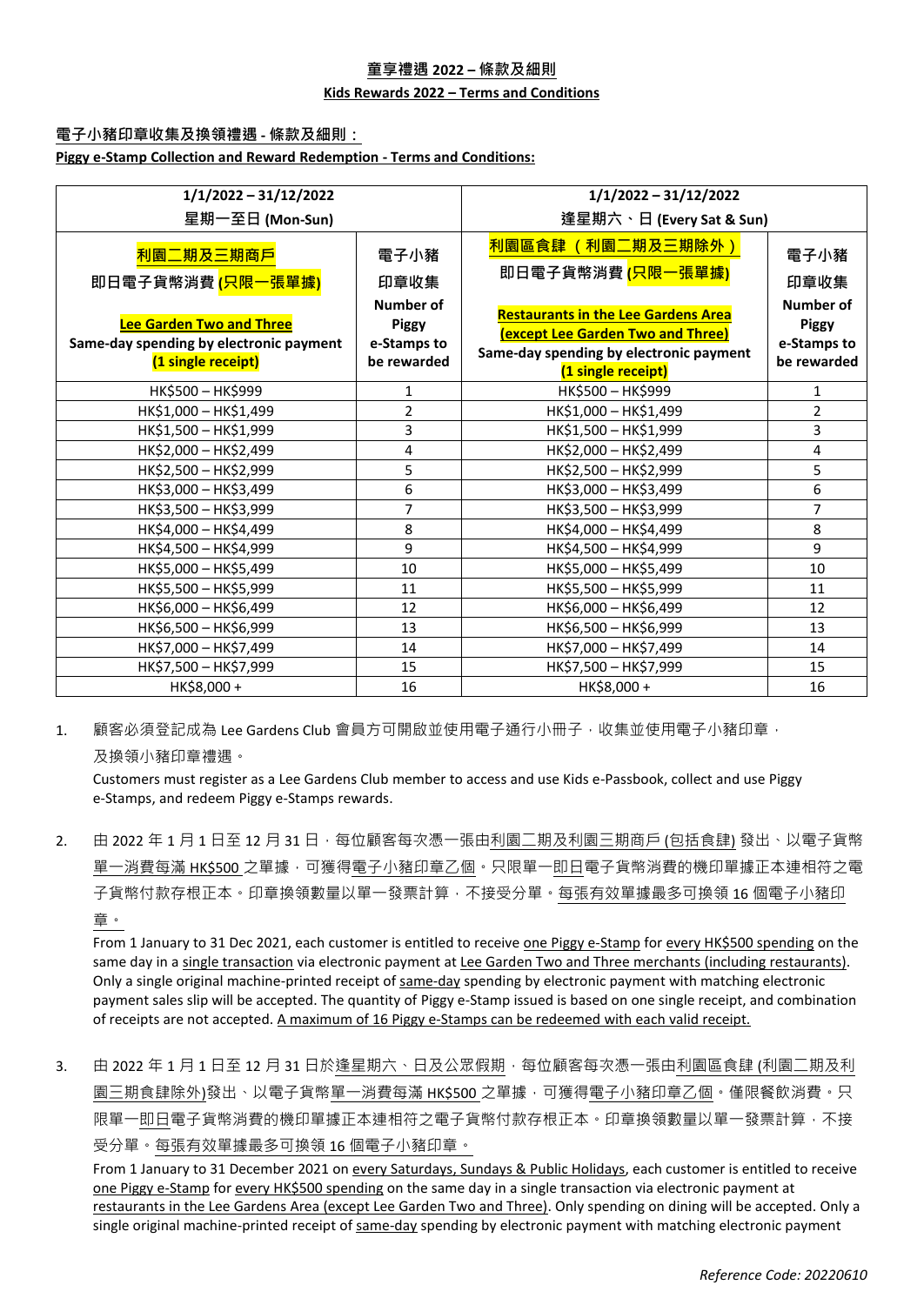sales slip will be accepted. The quantity of Piggy e-Stamp issued is based on one single receipt, and combination of receipts are not accepted. A maximum of 16 Piggy e-Stamps can be redeemed with each valid receipt.

4. 顧客須於消費當日親臨利園二期商場地下禮賓部換領電子小豬印章,換領時間為每日上午 11 時至下午 8 時 30 分。只限於消費當天換領電子小豬印章,逾期恕不接受。〈除顧客之消費交易單據於晚上 8 時 15 分後印發,顧客 可於翌日內帶同有效單據正本連相符之電子貨幣存根正本換領電子小豬印章,最後活動日期 31/12/2022 除外 〉。

Customer must present valid receipts in person at the G/F Concierge of Lee Garden Two between 11:00am-8:30pm on the same day of purchase. Only redemption on the day of spending is accepted, except where the relevant sales transaction takes place after 8:15pm on the day, entitling the shopper to redeem Piggy e-Stamps on the next day (except the last day of promotion 31/12/2022).

5. 每位顧客(每位 Lee Gardens Club 會員計)可於 Lee Gardens 手機應用程式上收集最多 32 個電子小豬印章。 Each customer (each Lee Gardens Club member) can collect a maximum of 32 Piggy e-Stamps on the Lee Gardens App.

# 6. **電子小豬印章換領活動可與利園區其他推廣優惠同時使用。 Piggy e-Stamp reward redemption can be used in conjunction with other promotional offers in Lee Gardens.**

7. 此換領活動只接受電子貨幣消費,即信用卡、借記卡、銀聯卡、易辦事、信用卡 Cash Dollar、支付寶、Apple Pay、 Google Pay、Samsung Pay 及 WeChat Pay。其他付款方法,包括現金、八達通、現金券、商戶儲值卡或會員積分、 商場或商戶優惠券等一概不接受。希慎市場推廣有限公司有權要求使用支付寶、Apple Pay、Google Pay, Samsung Pay 及 WeChat Pay 消費之顧客開啟相關手機應用程式,以作稽核之用。

The redemption is valid only for electronic payments by credit card, debit card, UnionPay card, EPS, credit card, cash dollar, Alipay, Apple Pay, Google Pay, Samsung Pay and WeChat Pay. Other modes of payment, including cash, Octopus card, cash coupons, merchant stored-value cards or membership points, mall or merchant coupons will NOT be accepted. Hysan Marketing Services Limited reserves the right to request Alipay, Apple Pay, Google Pay, Samsung Pay and WeChat Pay users open the corresponding mobile apps for photo record and verification purposes.

- 8. 每套消費滿指定金額之即日正本機印消費單據及相關電子貨幣付款存根只可換領電子小豬印章乙次,換領後不得 更換。希慎市場推廣有限公司有權影印該單據及存根,以作稽核之用。 Each original machine-printed receipt, with its matching electronic payment sales slip satisfying the required spending amount, can only be used once for Piggy e-Stamps redemption, and no exchange will be available afterwards. Hysan Marketing Services Limited reserves the right to photocopy the receipt and payment sales slip for verification purposes.
- 9. 已取消、退款、換貨或因換貨而衍生之額外交易、偽造、欺詐或未誌帳的交易恕不接受。適用的消費並不包括商 戶/餐廳小費、繳交公共事務費用、八達通自動增值金額或交易、寫字樓租戶消費、未誌賬/未經許可之交易、 任何沒有信用卡簽賬存根或商戶購物單據之交易 (如網上購物/郵購/傳真/電話訂購/網上訂購/慈善捐款)、 使用 /購買商戶代用券或現金券、銀行服務、電訊服務、停車場、增值卡或任何儲值卡增值服務或交易。手寫收 據、單 一信用卡存根、重印或影印收據、損毀收據、按金收據(包括部份或全數付款)、購買或使用禮券 / 贈券的 收據及繳費賬單收據**恕不接受**。

Cancelled, refunded, exchanged or derived from an exchange, forged, fraudulent or unsettled transactions will NOT be accepted. Applicable transactions do not include tips for merchants/restaurants, utility bill payments, Octopus automatic add-value service amounts or transactions, office tenant transactions, unposted/unauthorized transactions, transactions without credit card sales slips/merchant sales receipts such as online purchases, mail/fax/phone orders, internet purchases or charity donations, use/purchase of merchant vouchers or cash coupons, bank services, telecommunications services, car parks, stored-value cards or any value-added-to or transactions by stored-value cards. Handwritten receipts, standalone credit card sales slips, reprinted or photocopied receipts, damaged receipts, deposit receipts (including partially or fully paid), receipts for purchasing or using cash or gift vouchers/coupons, and bill payment receipts **will NOT be accepted**.

10. 希慎廣場地下(啟超道入口)、希慎廣場一樓中庭及利舞臺廣場地面正門之期間限定店或臨時展銷攤位所發出之收據 恕不接受。

Receipts from pop-up stores or pop-up bazaars at G/F (Kai Chiu Road) Hysan Place, the 1/F Atrium at Hysan Place and the G/F Piazza at Lee Theatre Plaza will NOT be accepted.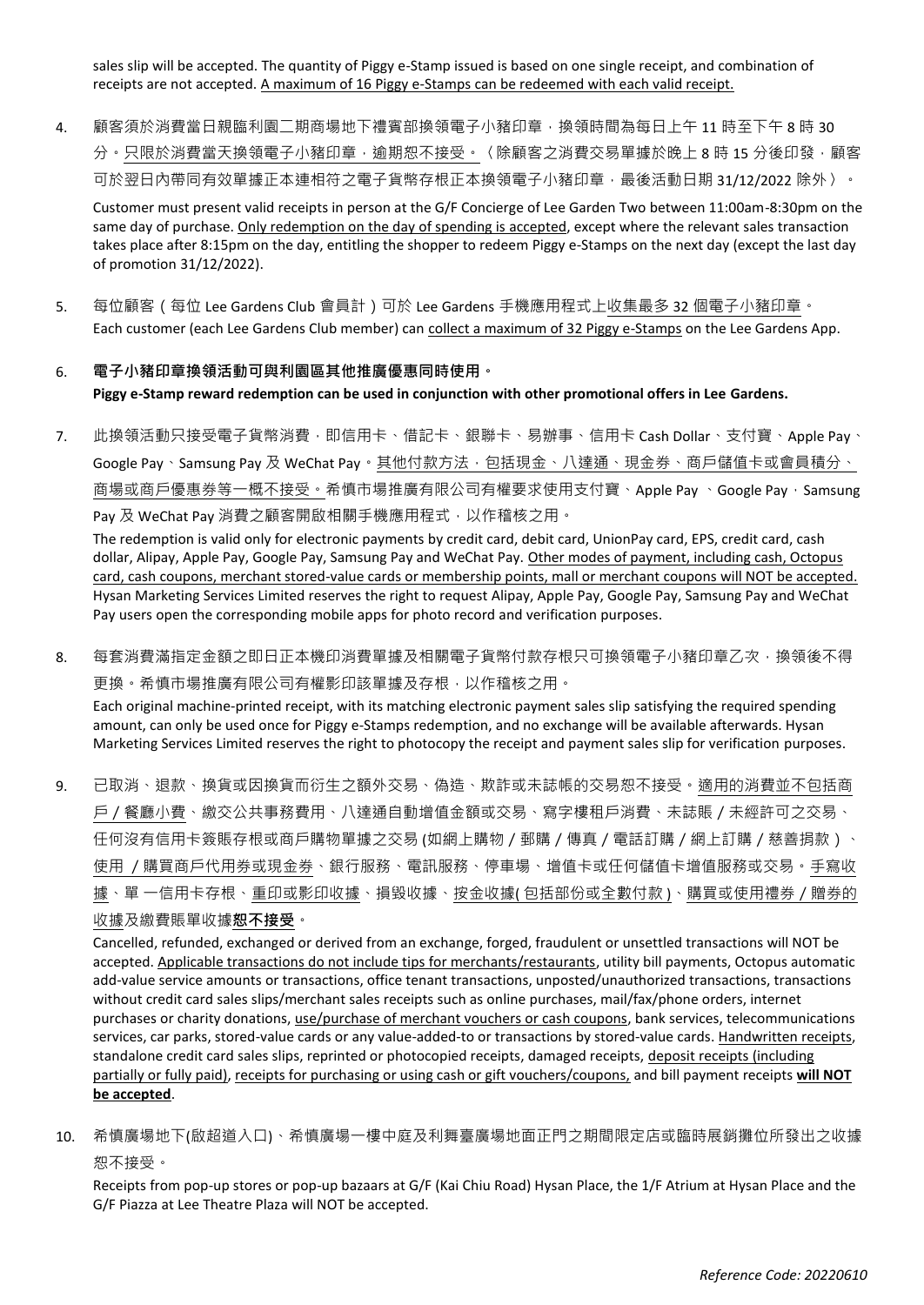- 11. 不同 Lee Gardens Club 帳戶內的電子小豬印章不能合併使用,亦不能從一個帳戶轉移至另一個帳戶,以換領禮遇。 Piggy e-Stamps collected through different Lee Gardens Club accounts cannot be used in conjunction, and cannot be transferred from one account to another to redeem rewards.
- 12. 於 2022 年 1 月 1 日至 12 月 31 日收集的電子小豬印章有效期至 2022 年 12 月 31 日, 逾期無效。所有逾期印章及 電子印章將會被自動註銷,而不作另行通知。 Piggy e-Stamps collected during 1 Jan – 31 Dec 2022 are valid until 31 Dec 2022 only. All expired e-Stamps will be forfeited upon validity date without prior notice.
- 13. 於 2021 年收集的電子小豬印章已於 2021 年 12 月 31 日到期, 逾期無效。 Piggy e-Stamps collected in 2021 were only valid until 31 December 2021 and were forfeited upon validity date.
- 14. 所有電子小豬印章會於換領時即時蓋印及當面點收,恕不獲補發或取消。 **All Piggy e-Stamps will be counted and issued at the time of stamp redemption. No claims will be allowed afterwards.**
- 15. 顧客必須親身到利園二期地下禮賓部,向職員出示本人的 Lee Gardens 手機應用程式,方可換領電子小豬印章。恕 不接受商戶員工或其他第三者代領。

Customers must come to the G/F Concierge of Lee Garden Two in person and present their Lee Gardens App to our staff, in order to collect Piggy e-Stamps. Redemption by shop staff or third parties on behalf of customers will not be accepted.

16. 所有商戶現金禮券/ 優惠禮券受指定商戶之條款及細則約束,請參閱禮券上的詳情或與直接與商戶聯絡。商戶禮券 如有遺失或損毀,恕不補發,影印本恕不接受。

Individual merchant's terms and conditions apply to all the merchant cash vouchers/ discount vouchers. For details of merchant voucher terms and conditions, please refer to the merchant voucher, or check with the designated merchants. Any damaged, scanned or photocopied or non-original voucher will not be reissued nor accepted.

- 17. 每個電子小豬印章只可換領禮遇乙次,不可重複使用以換領不同禮遇。 Each Piggy e-Stamp can only be used once to redeem a reward and cannot be re-used to redeem other rewards.
- 18. 每位顧客每次最多可換領五套禮遇。 Each customer may redeem no more than 5 sets of rewards each time.
- 19. 所有電子小豬印章禮遇換領會於即時核對無誤、扣除印章及當面點收,恕不獲更改、補發或取消。 **All Piggy e-Stamp reward redemption will be verified and counted, and e-Stamps will be deduced at the time of redemption. No retrospective arrangement can be made.**
- 20. 顧客必須親身到利園二期地下禮賓部,向職員出示本人的 Lee Gardens 手機應用程式,方可憑電子小豬印章換領禮 遇。恕不接受商戶員工或其他第三者代領。

Customers must come to the G/F Concierge of Lee Garden Two in person and present their Lee Gardens App to our staff, in order to redeem rewards with the Piggy e-Stamps. Redemption by shop staff or third parties on behalf of customers will not be accepted.

- 21. 禮遇如有損毀、遺失或遭盜竊,概不補發,希慎市場推廣有限公司概不承擔任何責任。 The rewards will not be replaced if lost, damaged or stolen, and Hysan Marketing Services Limited shall not be liable for these incidents.
- 22. **所有禮遇數量有限,先到先得,換完即止,換罄後優惠將即時終止,而不作另行通知。 All offers are available on a first-come, first-served basis while stocks last, and the redemption will be terminated accordingly without prior notice.**
- 23. 希慎市場推廣有限公司保留隨時修改或取消此優惠之任何條款及細則或終止此優惠之權利,恕不另行通知。 Hysan Marketing Services Limited reserve the right to amend or withdraw any terms and conditions or terminate this offer at any time without prior notice.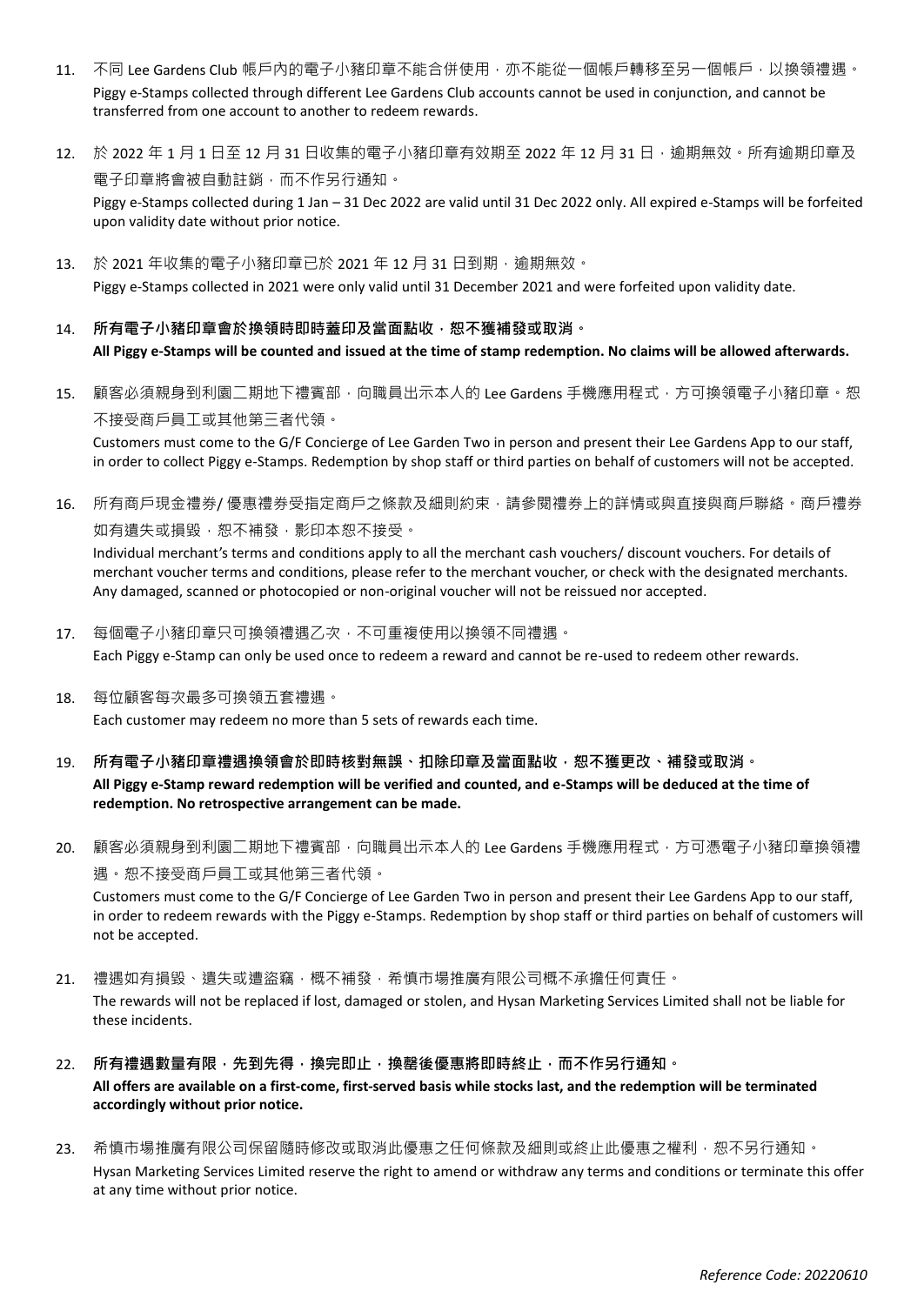#### **禮品換領條款及細則:**

#### **General Gift Redemption - Terms and Conditions:**

- 1. 所有圖片只供參考,一切以實物為準。所有禮品不可兌換現金或其他貨品或服務,使用時亦不設找贖或退款。 All photos are for reference only. Rewards are not transferable or redeemable/exchangeable for cash, other goods, services or products, and are non-refundable and no change will be given.
- 2. 禮品一經送出,恕不退換。希慎不會接受任何退換及退款。 No return and/or refund will be accepted by Hysan once rewards have been allocated.
- 3. 若宣傳資料內所載資料與此等條款及細則有任何歧義,概以此等條款及細則為準。 In the case of any conflict or inconsistency between information contained in any promotional materials and these terms and conditions, the terms and conditions herein contained shall prevail.
- 4. 希慎市場推廣有限公司並非貨品供應商,任何享用換領之禮品 (包括但不限於直接或間接)而造成的損失或破壞, 或人身傷害,希慎市場推廣有限公司概不負責,法律規定之責任除外。 Unless stipulated by law, Hysan Marketing Services Limited shall not be liable in any way to any person for any personal injury, loss or damage (whether directly, indirectly or otherwise) arising from the use of the redeemed gift.
- 5. 上述條款及細則的中、英文版本如有任何歧異,概以英文版本為準。 In the case of any conflict or inconsistency between the English and Chinese versions of these terms and conditions, the English version shall prevail.
- 6. 如有任可爭議,希慎市場推廣有限公司保留最終決定權。 In case of dispute, the decision of Hysan Marketing Services Limited shall remain final.

## **電子小豬印章禮遇 - Belgos HK\$100 電子禮券 - 條款及細則: Piggy e-Stamp Rewards - Belgos HK\$100 Cash e-Voucher - Terms and Conditions:**

- 1. 此電子禮券有效日期至 2022 年 6 月 14 日, 逾期無效,恕不會獲退回電子小豬印章。 This e-voucher is valid till 14 Jun 2022 only. Expired e-vouchers will not be accepted, and the Piggy e-Stamps will not be returned.
- 2. 此電子禮券只適用於利園區分店。店舖資料如有更改,恕不另行通知。 This e-voucher can only be used at the Lee Gardens store. Shop information are subject to change without prior notice.
- 3. 顧客須親身出示此電子禮券之正本方可使用。 The original of this e-voucher must be presented in person at the time of payment.
- 4. 此電子禮券只可使用一次,使用後將被收回。 This e-voucher is valid for one-time usage only, and must be surrendered at the time of payment.
- 5. 此電子禮券適用於堂食。 This e-voucher is applicable to dine-in only.
- 6. 每張 HK\$100 電子禮券須消費滿 HK\$200 方可使用(以扣減購物禮券或優惠後之實際淨額計算); 每消費滿 HK\$400 方可 使用兩張 HK\$100 電子禮券, 如果類推。 每次交易只可最多使用 5 張。 One "HK\$100 e-voucher" can be used upon every spending of HK\$200 at Belgos, two "HK\$100 e-voucher" can be used upon every spending of HK\$400, and so on. Maximum 5pcs of "HK\$100" e-voucher" can be used for each transaction.
- 7. 此電子禮券可與 Belgos 推廣優惠或折扣優惠同時使用,但不可與 Belgos 或利園區其他禮券、現金券、電子/實體購 物禮券、電子優惠禮券、或商戶電子現金券同時使用,詳情請向 Belgos 查詢。 This e-voucher can be used in conjunction with promotions and discounts at Belgos, but cannot be used in conjunction with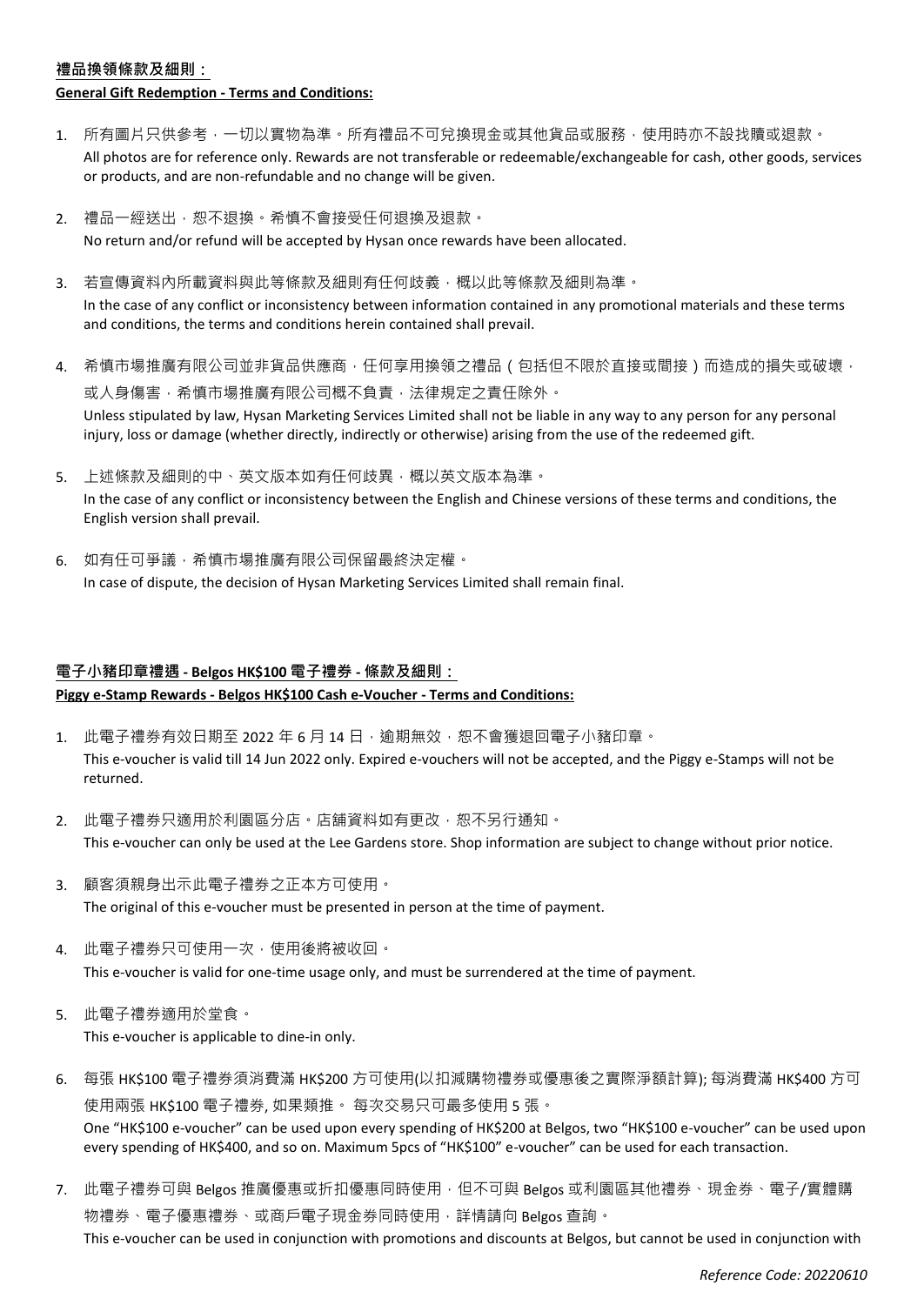other gift vouchers, cash vouchers, e-Gift/Gift Certificate, Discount e-Coupons or merchant e-vouchers from Belgos or Lee Gardens. Please contact Belgos for details.

- 8. 此優惠禮券不可與 El Grande 會員獎賞禮券同時使用。 This e-voucher cannot be used in conjunction with ELG Loyalty program gift certificate / gift redemption.
- 9. 每單交易 / 每枱只限使用一位 Lee Gardens Club 會員所持有的電子禮券,並不可要求商戶分單使用電子禮券。 This e-voucher used in each transaction/each table must be held by the same Lee Gardens Club member. You cannot request to split the bill for the use of this e-voucher.
- 10. 此電子禮券不可用作購買禮品卡或禮券。

This e-voucher cannot be used to purchase gift card/ gift voucher.

11. 請於付款前出示此券, 過後恕不受理。

Please present this e-voucher before payment. No retrospective arrangement can be made.

12. 此電子禮券不可退換、不可更改,不可兌換現金、電子印章、其他禮遇或其他任何面值之優惠券。使用時亦不設找 續或退款,未用的餘額會被取消。

This e-voucher is non-returnable, and cannot be altered, exchanged or redeemed for cash, e-Stamp, other rewards, or certificates of any value. No change or refund will be given when using this e-voucher. Unused balance will be forfeited.

13. 此電子禮券如有損毀或遺失,恕不獲退款或補發。希慎市場推廣有限公司及 Belgos 概不承擔任何責任。恕不接受已 損毁之電子禮券,及電子禮券之掃描、影印本、或手機截圖。 This e-voucher will not be refunded or replaced if lost or damaged. Hysan Marketing Services Limited and Belgos shall not

be liable for these incidents. Damaged, scanned, photocopied or screen capture of this e-voucher will not be accepted.

- 14. 此電子禮券由 Belgos 簽發, 只適用於利園三期 Belgos 分店,並須受 Belgos 之條款及細則約束,詳情請向 Belgos 查 詢。對於顧客因利園三期 Belgos 電子禮券的有效性或使用而衍生的查詢、申索、及投訴, Belgos 將承擔所有責任。 This e-voucher is issued by Belgos, and is only valid at Belgos at Lee Garden Three. Belgos's Terms & Conditions apply. For more information, please contact Belgos. Belgos assumes all responsibility for any customer enquiries, claims or complaints involving the validity or use of Lee Garden Three Belgos e-voucher.
- 15. 希慎市場推廣有限公司及有關商戶有權隨時終止或延長上述換領計劃及/或更改/修訂/改變上述任何條款及細則 而毋須預先通知,亦不會對任何一方負上任何責任。如有任何爭議,有關商戶保留最終決定權。

Hysan Marketing Services Limited and the respective merchants reserves the right to end or extend the above redemption programme and/or to modify, revise or change any of these terms and conditions at any time without any prior notice and without incurring any liability to any party whatsoever. In case of any disputes, the decisions of respective merchants shall be final.

### **電子小豬印章禮遇 - PortsPURE HK\$100 電子禮券 - 條款及細則: Piggy e-Stamp Rewards - PortsPURE HK\$100 Cash e-Voucher - Terms and Conditions:**

- 1. 此電子禮券有效日期至 2022 年 7 月 31 日, 逾期無效, 恕不會獲退回電子小豬印章。 This e-voucher is valid till 31 Jul 2022 only. Expired e-vouchers will not be accepted, and the Piggy e-Stamps will not be returned.
- 2. 此電子禮券只適用於利園區分店。店舖資料如有更改,恕不另行通知。 This e-voucher can only be used at the Lee Gardens store. Shop information are subject to change without prior notice.
- 3. 顧客須親身出示此電子禮券之正本方可使用。 The original of this e-voucher must be presented in person at the time of purchase.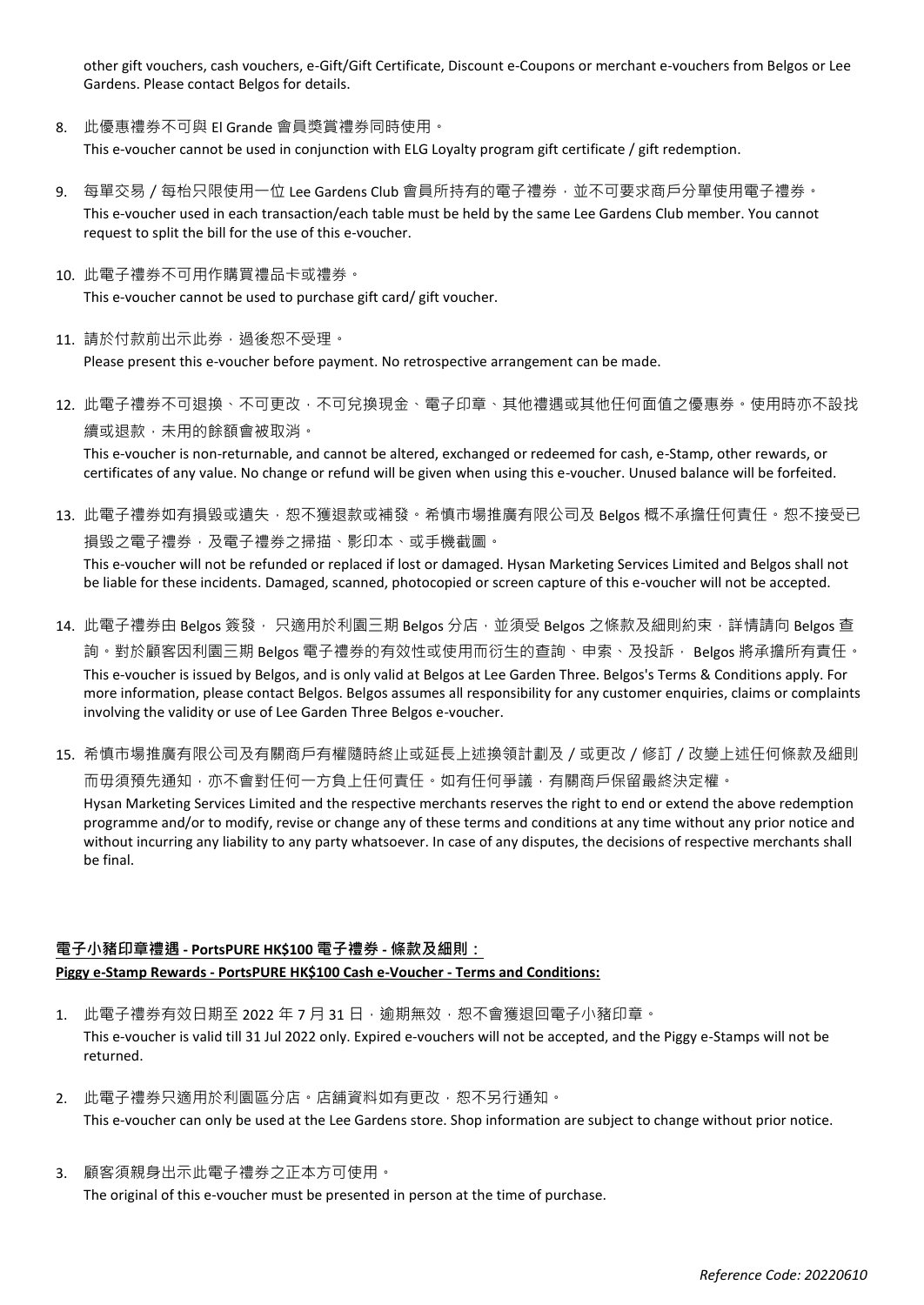- 4. 此電子禮券只可使用一次,使用後將被收回。 This e-voucher is valid for one-time usage only, and must be surrendered at the time of purchase.
- 5. 每項交易只可使用 3 張。 Only 3 coupons can be used in each transaction.
- 6. 此電子禮券可與 PortsPURE 推廣優惠或折扣優惠同時使用,但不可與 PortsPURE 或利園區其他禮券、現金券、電子/ 實體購物禮券、電子優惠禮券、或商戶電子現金券同時使用,詳情請向 PortsPURE 查詢。 This e-voucher can be used in conjunction with promotions and discounts at PortsPURE, but cannot be used in conjunction with other gift vouchers, cash vouchers, e-Gift/Gift Certificate, Discount e-Coupons or merchant e-vouchers from PortsPURE or Lee Gardens. Please contact PortsPURE for details.
- 7. 此電子禮券不可用作購買禮品卡或禮券。 This e-voucher cannot be used to purchase gift card/ gift voucher.
- 8. 請於付款前出示此電子禮券,過後恕不受理。 Please present this e-voucher before payment. No retrospective arrangement can be made.
- 9. 此電子禮券不可退換、不可更改,不可兌換現金、電子印章、其他禮遇或其他任何面值之優惠券。使用時亦不設找 續或退款,未用的餘額會被取消。

This e-voucher is non-returnable, and cannot be altered, exchanged or redeemed for cash, e-Stamp, other rewards, or certificates of any value. No change or refund will be given when using this e-voucher. Unused balance will be forfeited.

- 10. 此電子禮券如有損毀或遺失,怼不獲退款或補發。希慎市場推廣有限公司及 PortsPURE 概不承擔任何責任。恕不接 受已損毁之電子禮券,及電子禮券之掃描、影印本、或手機截圖。 This e-voucher will not be refunded or replaced if lost or damaged. Hysan Marketing Services Limited and PortsPURE shall not be liable for these incidents. Damaged, scanned, photocopied or screen capture of this e-voucher will not be accepted.
- 11. 此電子禮券由 PortsPURE 簽發, 只適用於利園二期 PortsPURE 分店,並須受 PortsPURE 之條款及細則約束,詳情請向 PortsPURE 查詢。對於顧客因利園二期 PortsPURE 電子禮券的有效性或使用而衍生的查詢、申索、及投訴,

PortsPURE 將承擔所有責任。

This e-voucher is issued by PortsPURE, and is only valid at PortsPURE at Lee Garden Two. PortsPURE's Terms & Conditions apply. For more information, please contact PortsPURE. PortsPURE assumes all responsibility for any customer enquiries, claims or complaints involving the validity or use of Lee Garden Two PortsPURE e-voucher.

12. 希慎市場推廣有限公司及有關商戶有權隨時終止或延長上述換領計劃及/或更改/修訂/改變上述任何條款及細則 而毋須預先通知,亦不會對任何一方負上任何責任。如有任何爭議,有關商戶保留最終決定權。

Hysan Marketing Services Limited and the respective merchants reserves the right to end or extend the above redemption programme and/or to modify, revise or change any of these terms and conditions at any time without any prior notice and without incurring any liability to any party whatsoever. In case of any disputes, the decisions of respective merchants shall be final.

## **電子小豬印章禮遇 - nicholas & bears HK\$100 電子禮券 - 條款及細則: Piggy e-Stamp Rewards - nicholas & bears HK\$100 Cash e-Voucher - Terms and Conditions:**

1. 此電子禮券有效日期至 2022 年 7 月 31 日, 逾期無效, 恕不會獲退回電子小豬印章。

This e-voucher is valid till 31 Jul 2022 only. Expired e-vouchers will not be accepted, and the Piggy e-Stamps will not be returned.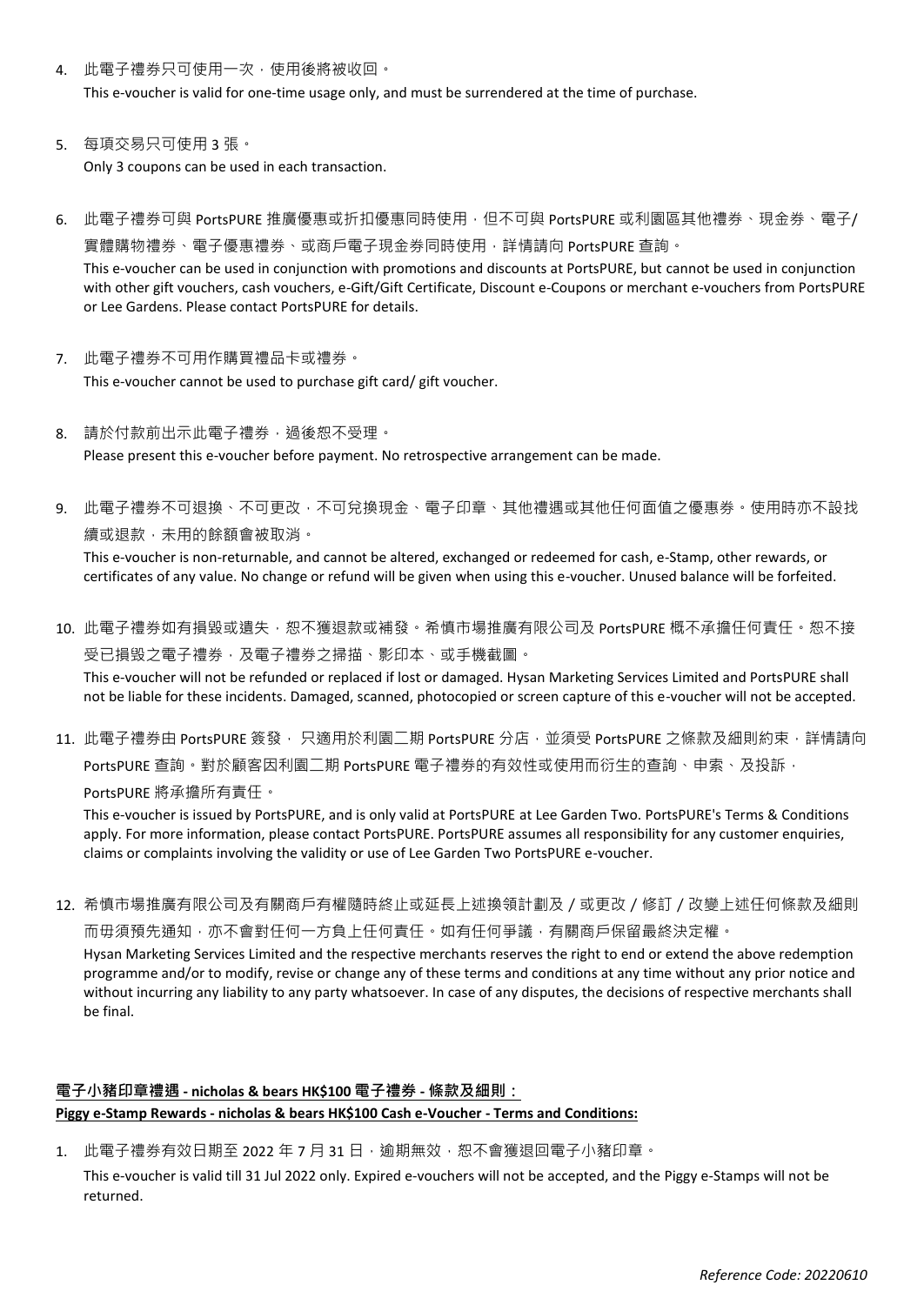- 2. 此電子禮券只適用於利園區分店。店舖資料如有更改,恕不另行通知。 This e-voucher can only be used at the Lee Gardens store. Shop information are subject to change without prior notice.
- 3. 顧客須親身出示此電子禮券之正本方可使用。 The original of this e-voucher must be presented in person at the time of purchase.
- 4. 此電子禮券只可使用一次,使用後將被收回。 This e-voucher is valid for one-time usage only, and must be surrendered at the time of purchase.
- 5. 每項交易最多可使用 10 張。

A maximum of 10pcs vouchers can be used for each transaction.

- 6. 此電子禮券可與 nicholas & bears 推廣優惠或折扣優惠同時使用,但不可與 nicholas & bears 或利園區其他禮券、現金 券、電子/實體購物禮券、電子優惠禮券、或商戶電子現金券同時使用,詳情請向 nicholas & bears 查詢。 This e-voucher can be used in conjunction with promotions and discounts at nicholas & bears, but cannot be used in conjunction with other gift vouchers, cash vouchers, e-Gift/Gift Certificate, Discount e-Coupons or merchant e-vouchers from nicholas & bears or Lee Gardens. Please contact nicholas & bears for details.
- 7. 此電子禮券不可用作購買禮品卡或禮券。

This e-voucher cannot be used to purchase gift card/ gift voucher.

- 8. 請於付款前出示此券,過後恕不受理。 Please present this e-voucher before payment. No retrospective arrangement can be made.
- 9. 此電子禮券不可退換、不可更改,不可兌換現金、電子印章、其他禮遇或其他任何面值之優惠券。使用時亦不設找 續或退款,未用的餘額會被取消。

This e-voucher is non-returnable, and cannot be altered, exchanged or redeemed for cash, e-Stamp, other rewards, or certificates of any value. No change or refund will be given when using this e-voucher. Unused balance will be forfeited.

10. 此電子禮券如有損毀或遺失,恕不獲退款或補發。希慎市場推廣有限公司及 nicholas & bears 概不承擔任何責任。恕 不接受已損毁之電子禮券,及電子禮券之掃描、影印本、或手機截圖。

This e-voucher will not be refunded or replaced if lost or damaged. Hysan Marketing Services Limited and nicholas & bears shall not be liable for these incidents. Damaged, scanned, photocopied or screen capture of this e-voucher will not be accepted.

11. 此電子禮券由 nicholas & bears 簽發, 只適用於利園ニ期 nicholas & bears 分店,並須受 nicholas & bears 之條款及細 則約束,詳情請向 nicholas & bears 查詢。對於顧客因利園二期 nicholas & bears 電子禮券的有效性或使用而衍生的查

詢、申索、及投訴, nicholas & bears 將承擔所有責任。 This e-voucher is issued by nicholas & bears, and is only valid at nicholas & bears at Lee Garden Two. nicholas & bears's Terms & Conditions apply. For more information, please contact nicholas & bears. nicholas & bears assumes all responsibility for any customer enquiries, claims or complaints involving the validity or use of Lee Garden Two nicholas & bears e-voucher.

12. 希慎市場推廣有限公司及有關商戶有權隨時終止或延長上述換領計劃及/或更改/修訂/改變上述任何條款及細則

而毋須預先通知,亦不會對任何一方負上任何責任。如有任何爭議,有關商戶保留最終決定權。

Hysan Marketing Services Limited and the respective merchants reserves the right to end or extend the above redemption programme and/or to modify, revise or change any of these terms and conditions at any time without any prior notice and without incurring any liability to any party whatsoever. In case of any disputes, the decisions of respective merchants shall be final.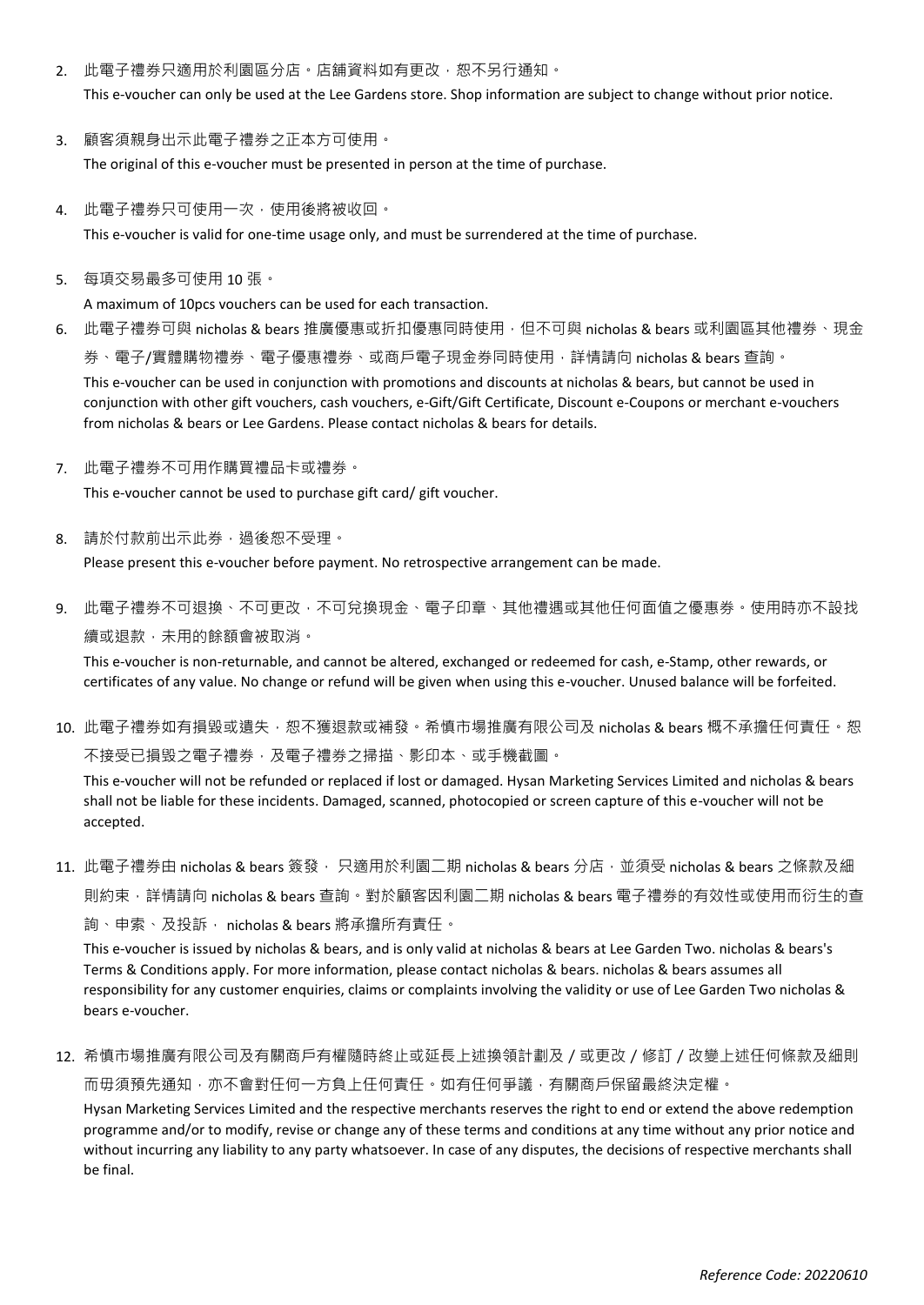#### **電子小豬印章禮遇 - Book Castle HK\$100 電子禮券 - 條款及細則:**

### **Piggy e-Stamp Rewards - Book Castle HK\$100 Cash e-Voucher - Terms and Conditions:**

- 1. 此電子禮券有效日期至 2022 年 7 月 31 日,逾期無效,恕不會獲退回電子小豬印章。 This e-voucher is valid till 31 Jul 2022 only. Expired e-vouchers will not be accepted, and the Piggy e-Stamps will not be returned.
- 2. 此電子禮券只適用於利園區分店。店舖資料如有更改,恕不另行通知。 This e-voucher can only be used at the Lee Gardens store. Shop information are subject to change without prior notice.
- 3. 顧客須親身出示此電子禮券之正本方可使用。 The original of this e-voucher must be presented in person at the time of purchase.
- 4. 此電子禮券只可使用一次,使用後將被收回。 This e-voucher is valid for one-time usage only, and must be surrendered at the time of purchase.
- 5. 每項交易最多可使用 10 張。 A maximum of 10pcs vouchers can be used for each transaction.
- 6. 此電子禮券可與 Book Castle 推廣優惠或折扣優惠同時使用,但不可與 Book Castle 或利園區其他禮券、現金券、電子 /實體購物禮券、電子優惠禮券、或商戶電子現金券同時使用,詳情請向 Book Castle 查詢。

This e-voucher can be used in conjunction with promotions and discounts at Book Castle, but cannot be used in conjunction with other gift vouchers, cash vouchers, e-Gift/Gift Certificate, Discount e-Coupons or merchant e-vouchers from Book Castle or Lee Gardens. Please contact Book Castle for details.

7. 此電子禮券不可用作購買禮品卡或禮券。

This e-voucher cannot be used to purchase gift card/ gift voucher.

8. 請於付款前出示此券,過後恕不受理。

Please present this e-voucher before payment. No retrospective arrangement can be made.

9. 此電子禮券不可退換、不可更改,不可兌換現金、電子印章、其他禮遇或其他任何面值之優惠券。使用時亦不設找 續或退款,未用的餘額會被取消。

This e-voucher is non-returnable, and cannot be altered, exchanged or redeemed for cash, e-Stamp, other rewards, or certificates of any value. No change or refund will be given when using this e-voucher. Unused balance will be forfeited.

- 10. 此電子禮券如有損毀或遺失,恕不獲退款或補發。希慎市場推廣有限公司及 Book Castle 概不承擔任何責任。恕不接 受已損毁之電子禮券,及電子禮券之掃描、影印本、或手機截圖。 This e-voucher will not be refunded or replaced if lost or damaged. Hysan Marketing Services Limited and Book Castle shall not be liable for these incidents. Damaged, scanned, photocopied or screen capture of this e-voucher will not be accepted.
- 11. 此電子禮券由 Book Castle 簽發, 只適用於利園ニ期 Book Castle 分店,並須受 Book Castle 之條款及細則約束,詳情 請向 Book Castle 查詢。對於顧客因利園二期 Book Castle 電子禮券的有效性或使用而衍生的查詢、申索、及投訴, Book Castle 將承擔所有責任。

This e-voucher is issued by Book Castle, and is only valid at Book Castle at Lee Garden Two. Book Castle's Terms & Conditions apply. For more information, please contact Book Castle. Book Castle assumes all responsibility for any customer enquiries, claims or complaints involving the validity or use of Lee Garden Two Book Castle e-voucher.

12. 希慎市場推廣有限公司及有關商戶有權隨時終止或延長上述換領計劃及/或更改/修訂/改變上述任何條款及細則 而毋須預先通知,亦不會對任何一方負上任何責任。如有任何爭議,有關商戶保留最終決定權。 Hysan Marketing Services Limited and the respective merchants reserves the right to end or extend the above redemption programme and/or to modify, revise or change any of these terms and conditions at any time without any prior notice and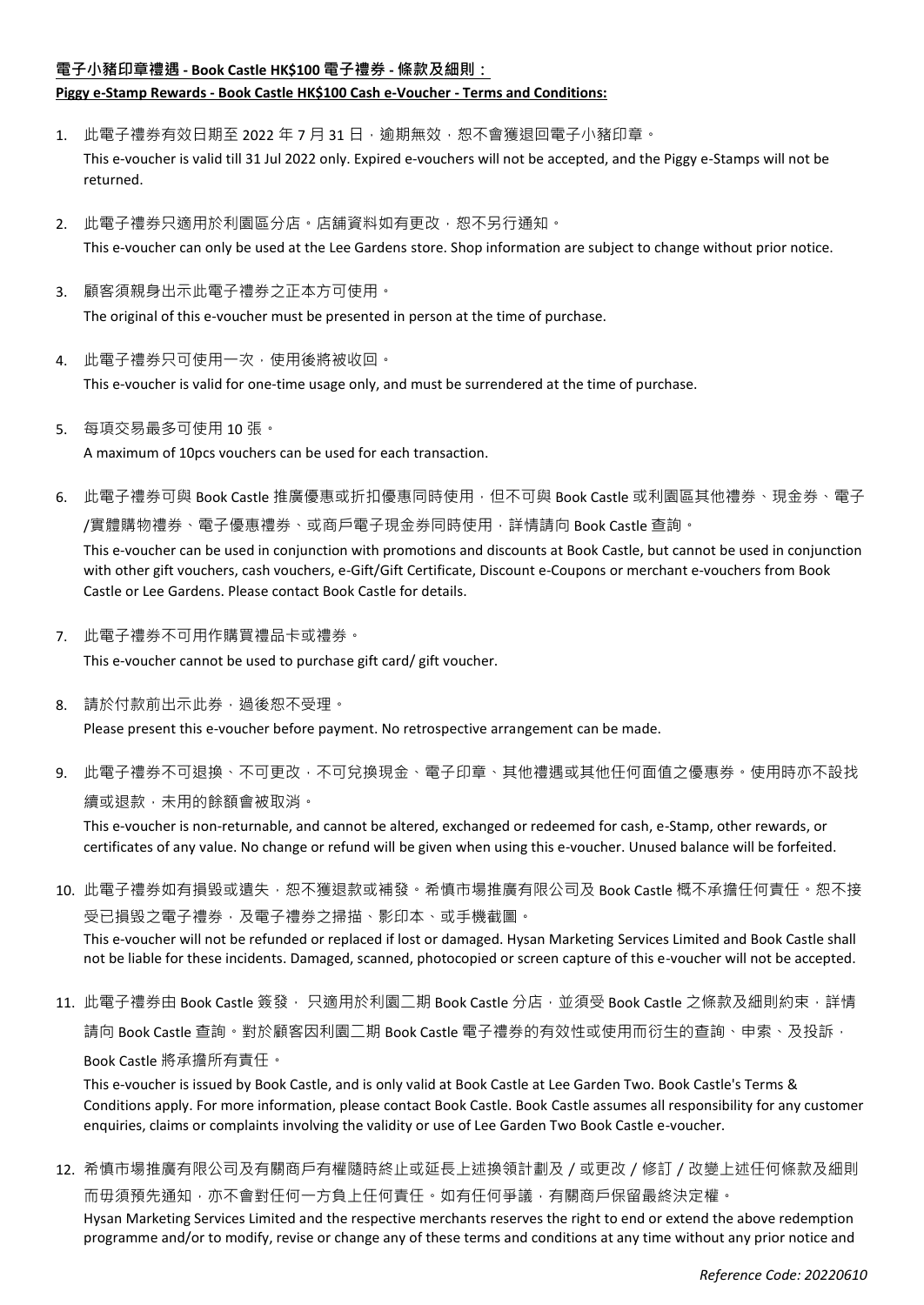without incurring any liability to any party whatsoever. In case of any disputes, the decisions of respective merchants shall be final.

### **LIFETASTIC 父親節限定版西瓜蛋糕套裝(一套 2 款)- 條款及細則: LIFETASTIC Father's Day Special-edition Watermelon Cake Set (A Set of 2) - Terms and Conditions:**

- 1. 此電子禮券有效日期至 2022 年 7 月 20 日, 逾期無效。 This e-voucher is valid till 20 Jul 2022 only. Expired e-voucher will not be accepted.
- 2. 此電子禮券只適用於利園區分店及外賣使用。 This e-voucher is valid at the Lee Gardens Area designated store only and for takeaway only.
- 3. 顧客必須於換領日期內憑此電子禮券親自前往指定商店提取指定貨品之現貨,不能預留蛋糕。 Please present this e-voucher at the designated store to collect the designated in-stock products in-person within the designated period. No cake reservations will be accepted.
- 4. 如指定蛋糕款式换罄,商戶將以價值 HK\$78 或 HK\$85 之蛋糕款式代替原本指定款式作爲禮遇送出。 If the designated cake(s) have been fully redeemed, merchant will offer alternative type of cake at the retail price of HK\$78 or HK\$85.
- 5. 此電子禮券只可使用一次。禮遇數量有限,先到先得,換完即止。 This e-voucher is valid for a single use only. The quantity of gift is limited and available on a first-come, first-served basis, while stocks last.
- 6. 此電子禮券不可退換、不可更改,不可兌換現金、電子印章、其他禮遇或其他任何面值之優惠券。使用時亦不設找 續或退款。

This e-voucher is non-returnable, and cannot be altered, exchanged or redeemed for cash, e-Stamp, other rewards, or certificates of any value.

7. 此電子禮券如有損毀或遺失,恕不獲退款或補發。希慎市場推廣有限公司及商戶概不承擔任何責任。恕不接受已損 毁之電子禮券,及電子禮券之掃描、影印本、或手機截圖。

This e-voucher will not be refunded or replaced if lost or damaged. Hysan Marketing Services Limited and the merchant shall not be liable for these incidents. Damaged, scanned, photocopied or screen capture of this e-voucher will not be accepted.

8. 禮品換領券由有關商戶簽發,只適用於利園區內分店,並應接受有關商戶之條款及細則約束,詳情請向有關商戶查 詢。對於顧客因禮品換領券的查詢,申索,及投訴,有關商戶將承擔所有責任。

This e-voucher is issued by the respective merchant, and is only valid at Lee Gardens stores. Merchants' Terms & Conditions apply. For more information, please contact this designated merchant. The designated merchant assumes all responsibility for any customer enquiries, claims or complaints whatsoever relating to the Gift Redemption Vouchers.

9. 指定貨品由指定承辦商/商戶提供,有關承辦商/商戶將承擔任何就指定貨品的查詢、申索、投訴、責任及義務有關 的所有責任。任何就指定貨品之相關事宜﹐會員須即時及直接與關關承辦商/商戶聯絡。

The designated product is provided by the designated vendor/restaurant, which is solely responsible for any enquiry, claim, complaint, liability, and obligation whatsoever relating to the designed products provided. Members should contact the designated vendor/restaurant immediately and directly in case there are issues with the designated products.

10. 希慎市場推廣有限公司及有關商戶有權隨時終止或延長上述換領計劃及/或更改/修訂/改變上述任何條款及細則 而毋須預先通知,亦不會對任何一方負上任何責任。如有任何爭議,有關商戶保留最終決定權。

Hysan Marketing Services Limited and the respective merchant reserves the right to end or extend the above redemption programme and/or to modify, revise or change any of these terms and conditions at any time without any prior notice and without incurring any liability to any party whatsoever. In case of any disputes, the decisions of respective merchants shall be final.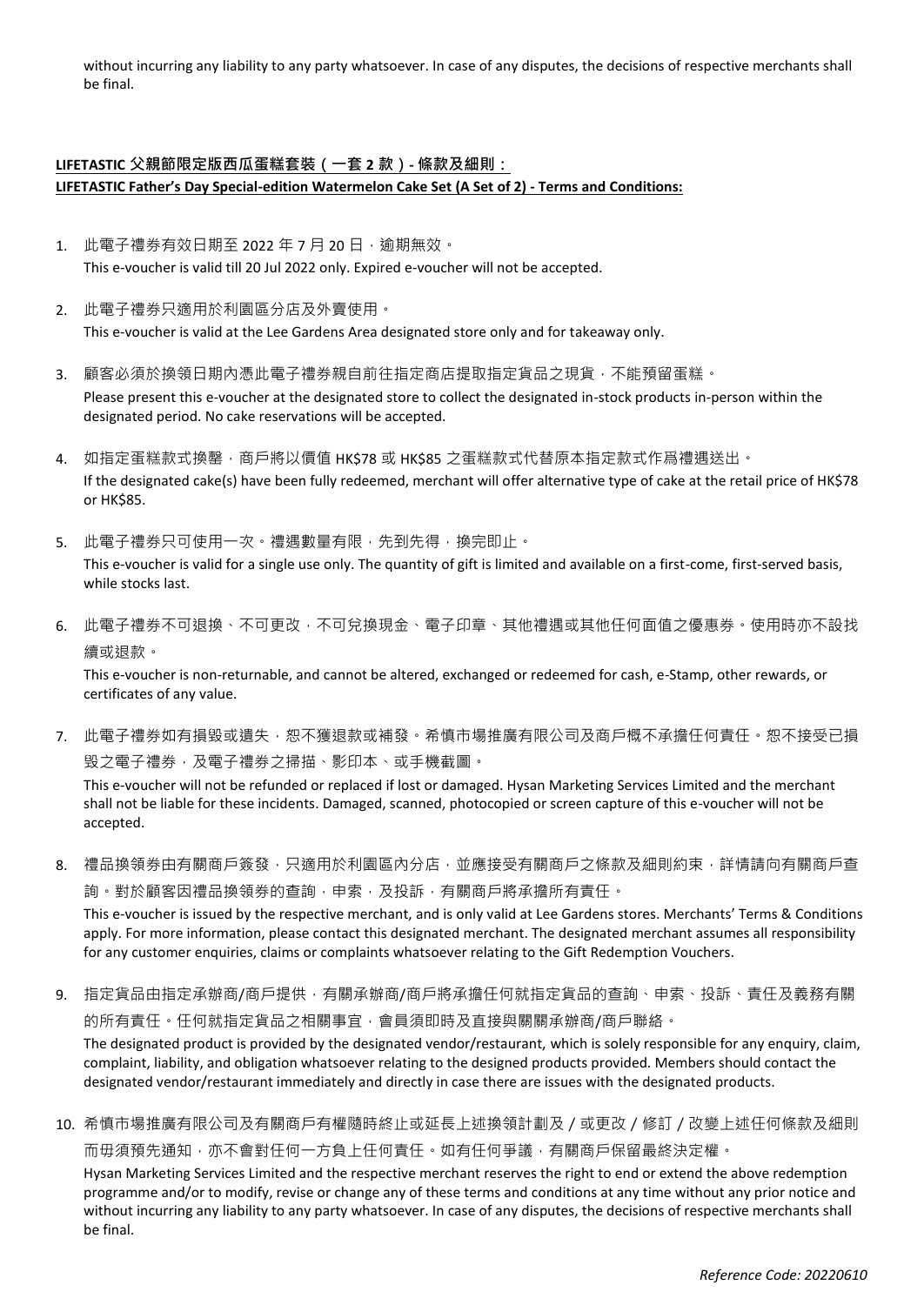11. 如有任何爭議,希慎市場推廣有限公司保留最終決議權。

In the case of any dispute, the decision of Hysan Marketing Services Limited will be final and binding.

### **Sift Desserts 玫瑰造型杯子蛋糕(一套 2 款)- 條款及細則: Sift Desserts Rose Cupcakes (A Set of 2) - Terms and Conditions:**

- 1. 此電子禮券有效日期至 2022 年 6 月 30 日, 逾期無效。 This e-voucher is valid till 10 Jun 2022 only. Expired e-voucher will not be accepted.
- 2. 此電子禮券只適用於利園區分店。 This e-voucher is valid at the Lee Gardens Area designated store only.
- 3. 顧客必須於換領日期內憑此電子禮券親自前往指定商店提取指定貨品。 Please present this e-voucher at the designated store to collect the designated products in person within the designated period.
- 4. 此電子禮券只可使用一次,使用後將被收回。禮遇數量有限,先到先得,換完即止。 This e-voucher is valid for a single use only and must be surrendered at the time of purchase. The quantity of gift is limited and available on a first-come, first-served basis, while stocks last.
- 5. 此電子禮券不可退換、不可更改,不可兌換現金、電子印章、其他禮遇或其他任何面值之優惠券。使用時亦不設找 續或退款,未用的餘額會被取消。 This e-voucher is non-returnable, and cannot be altered, exchanged or redeemed for cash, e-Stamp, other rewards, or certificates of any value.
- 6. 此電子禮券如有損毀或遺失,恕不獲退款或補發。希慎市場推廣有限公司及商戶概不承擔任何責任。恕不接受已損 毁之電子禮券,及電子禮券之掃描、影印本、或手機截圖。 This e-voucher will not be refunded or replaced if lost or damaged. Hysan Marketing Services Limited and the merchant shall not be liable for these incidents. Damaged, scanned, photocopied or screen capture of this e-voucher will not be accepted.
- 7. 禮品換領券由有關商戶簽發,只適用於利園區內分店,並應接受有關商戶之條款及細則約束,詳情請向有關商戶查 詢。對於顧客因禮品換領券的查詢,申索,及投訴,有關商戶將承擔所有責任。 This e-voucher is issued by the respective merchant, and is only valid at Lee Gardens stores. Merchants' Terms & Conditions apply. For more information, please contact this designated merchant. The designated merchant assumes all responsibility for any customer enquiries, claims or complaints whatsoever relating to the Gift Redemption Vouchers.
- 8. 指定貨品由指定承辦商/商戶提供,有關承辦商/商戶將承擔任何就指定貨品的查詢、申索、投訴、責任及義務有關 的所有責任。任何就指定貨品之相關事宜,會員須即時及直接與關關承辦商/商戶聯絡。 The designated product is provided by the designated vendor/restaurant, which is solely responsible for any enquiry, claim, complaint, liability, and obligation whatsoever relating to the designed products provided. Members should contact the designated vendor/restaurant immediately and directly in case there are issues with the designated products.
- 9. 希慎市場推廣有限公司及有關商戶有權隨時終止或延長上述換領計劃及/或更改/修訂/改變上述任何條款及細則 而毋須預先通知,亦不會對任何一方負上任何責任。如有任何爭議,有關商戶保留最終決定權。 Hysan Marketing Services Limited and the respective merchant reserves the right to end or extend the above redemption programme and/or to modify, revise or change any of these terms and conditions at any time without any prior notice and without incurring any liability to any party whatsoever. In case of any disputes, the decisions of respective merchants shall be final.
- 10. 如有任何爭議,希慎市場推廣有限公司保留最終決議權。

In the case of any dispute, the decision of Hysan Marketing Services Limited will be final and binding.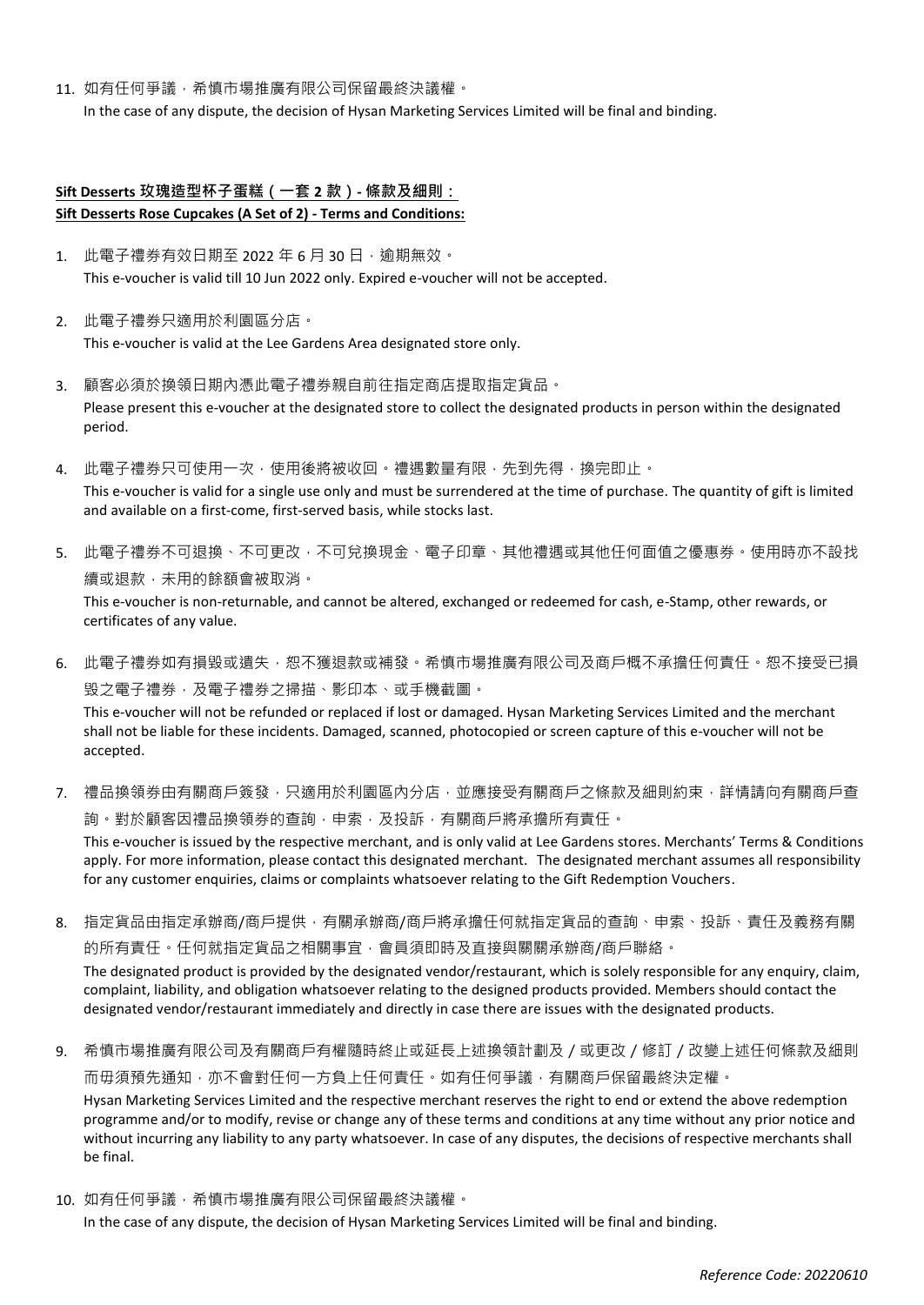## **Playdot 電子入場券 - 條款及細則: Playdot e-Ticket - Terms and Conditions:**

- 1. 此電子入場券有效日期至 2022 年 6 月 30 日,逾期無效,恕不會獲退回電子小豬印章。 This e-Ticket is valid till 30 Jun 2022 only. Expired e-Ticket will not be accepted, and the Piggy e-Stamps will not be returned.
- 2. 參加者須出示此電子入場券,並於指定日期及時間前往利園二期 3 樓享用 Playdot 兩小時。 Participant must present this e-Ticket in order to enjoy a 2-hr session at 3/F Playdot, Lee Garden Two on the designated date and time.
- 3. 每張電子入場券只限一位 12 歲以下兒童,以及一位年滿 18 歲 或以上的家長或監護人陪同入場參與,並只可使用一 次。

Each e-Ticket permits one child under 12 years old and an accompanying parent or guardian aged 18 or above. Each e-Ticket can be used once only.

4. 入場人數有限,先到先得。

Admission quotas apply, and available on a first-come first-served basis.

- 5. 此電子入場券不可退換、不可更改,不可兌換現金、電子印章、其他禮遇或其他任何面值之優惠券。 This e-Ticket cannot be exchanged or redeemed for cash, or exchange for other reward or stamp.
- 6. 此電子入場券如有損毀或遺失,恕不獲退款或補發。希慎市場推廣有限公司及商戶概不承擔任何責任。恕不接受已 損毁之電子禮券,及電子禮券之掃描、影印本、或手機截圖。 This e-Ticket will not be refunded or replaced if lost or damaged. Hysan Marketing Services Limited and the merchant shall not be liable for these incidents. Damaged, scanned, photocopied or screen capture of this e-voucher will not be accepted.
- 7. 活動詳情如有更改或取消,怼不另行通知,以場內指示及安排為準,最新活動詳情請瀏覽利園區官方網頁。 The programme, opening hours and cleaning hours are subject to change without prior notice. Please follow the instructions and on-site arrangements, and please refer to the Lee Gardens official website for the latest information.
- 8. 所有參加者於進入活動場地時須使用「安心出行」流動應用程式掃描場所二維碼,才會獲准進入活動場地。 All participants are required to use the "LeaveHomeSafe" app to scan the venue QR code before entering the venue.
- 9. 活動將嚴格遵守最新的健康及衛生防護指引,採取有效的社交距離措施及人流管制。所有參加者均必須配戴口罩, 並在入場前量度體溫和消毒雙手。任何參加者如體溫達攝氏 37 度或以上、未有配帶口罩、有發燒、頭痛、嘔吐、腹 瀉、嚴重咳嗽、皮膚敏感或發炎、流鼻水、打噴嚏、手腳出現水泡及紅疹,或其他可能危害其他參加者及使用場地 入士健康的症狀,工作人員有權拒絕其進入場地或要求其立即離開場地。

The programme adheres to the latest health and safety regulations with crowd control and enforce social distancing measures. All participants must wear face masks, and must have their body temperature measured and sanitize their hands before entering the venue. Any participant or parent/guardian whose body temperature is 37°C or higher, who is not wearing a face mask, or exhibits a fever, a headache, vomiting, diarrhoea, a severe cough, a skin allergy or inflammation, a runny nose, sneezing, blisters or a rash on their hands or feet, or any other symptoms that may endanger the health of other participants, the staff reserves the right to prevent the relevant person from entering the venue and/or to ask the relevant person to leave the venue immediately.

10. 參加者不可攜帶動物及堅硬 / 鋒利 / 危險物品進入場地。工作人員保留最終決定權,拒絕任何物品或物件進入場 地。如發現參加者不遵守規則或擾亂秩序或滋擾其他參加者,現場工作人員有權取消參加者資格,並要求參加者立 即停止參與活動及離開場地,及 / 或拒絕其再次入場。

No pets and hard/sharp/dangerous objects are allowed inside the venue. The staff reserves the final right to not allow an item or object to be brought into the venue. If a participant does not observe the rules, disturbs the order, or causes a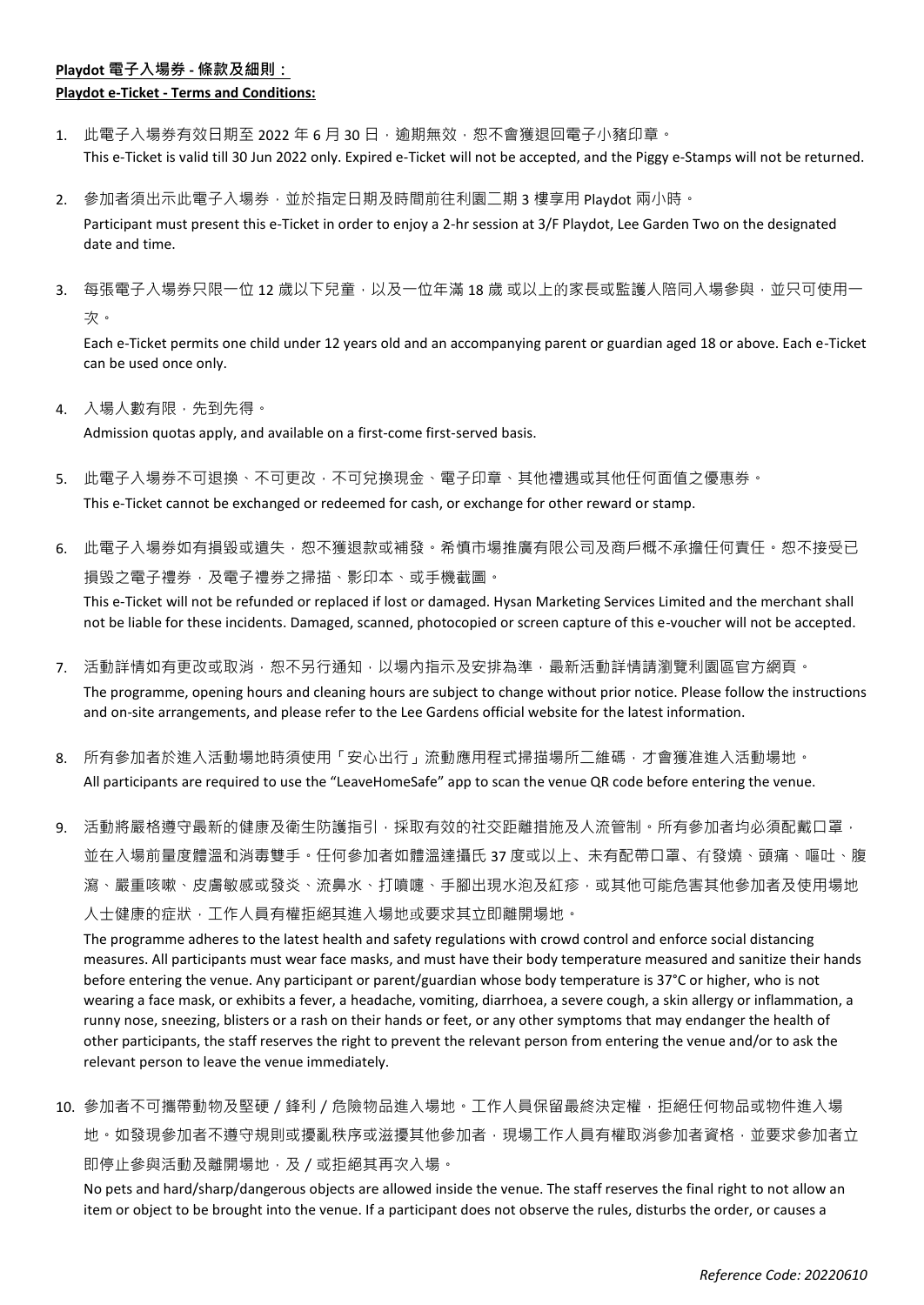disturbance to other participants, the staff reserves the right to disqualify the relevant person, request that they stop their activity and leave the venue immediately, and/or forbid them from entering the venue again.

11. 所有參加者必須脫鞋並穿着襪子(包圍整個腳掌)方可使用場地。

All participants are required to take off their shoes and wear socks (cover the soles of the feet) at the venue at all times.

12. 希慎市場推廣有限公司有權隨時終止或延長此活動及/或更改、修訂或 改變上述任何條款及細則而毋須預先通知, 亦不會對任何一方負上任何責任。

Hysan Marketing Services Limited reserves the right to end or extend the programme and/or to modify, revise or change any of these Terms and Conditions at any time, without any prior notice and without incurring any liability to any party whatsoever.

13. 任何參加者及第三方人士,如因參與此活動或身處活動場地而直接或間接引致或涉及財物損失、人身傷亡、特殊或 隨後引起的損害,希慎市場推廣有限公司無須作出賠償或承擔任何責任。

Participants must take care and safeguard their personal belongings. Hysan Marketing Services Limited shall not take any responsibility and shall not assume any liability, either directly or indirectly, for any loss, theft, damages, accidents, injury, death, special incidental or consequential damage that may be suffered by any guests or third parties arising from their presence at the venue.

14. 如有任何爭議,希慎市場推廣有限公司保留最終決定權。上述條款及細則的中、英文版本如有任何歧異,概以英文 版本為準。

Hysan Marketing Services Limited reserves the right to make the final decision in the case of any dispute. In the case of any conflict or inconsistency between the English and Chinese versions of these Terms and Conditions, the English version shall prevail.

#### **Maggie & Rose 門券換領活動之條款及細則:**

**Maggie & Rose Voucher Redemption - Terms and Conditions:**

| 利園二期及三期之兒童服裝及生活精品商戶                                                    | 禮遇                      |  |
|------------------------------------------------------------------------|-------------------------|--|
| 即日電子貨幣消費 (最多 2 張單據)                                                    |                         |  |
| <b>Kids' fashion &amp; lifestyle shops at Lee Garden Two and Three</b> | <b>Rewards</b>          |  |
| Same-day spending by electronic payment (max 2 receipts)               |                         |  |
| HK\$2,000+                                                             | Maggie & Rose 一日體驗通行證乙張 |  |

1. 由2022年1月1日至 12月31日,每位顧客每日可憑最多2張由利園二期及利園三期之兒童服裝及生活精品商戶,即日 發出的電子貨幣消費的機印單據正本連相符之電子貨幣付款存根正本,滿港幣\$2,000之消費可換領Maggie & Rose 一日體驗通行證乙張。

From 1 January to 31 December 2021, customers are entitled to receive one Maggie & Rose One-Day Experience Pass upon HK\$2,000 spending or above on the same day in a maximum of 2 receipts via electronic payment at kids' fashion & lifestyle shops at Lee Garden Two and Three.

2. 只接受於以下利園二期及利園三期內的兒童服裝及生活精品商戶的消費: Baby Dior, BAPE KIDS by \*a bathing ape®, Bonpoint, Book Castle, BORA AKSU KIDS, Burberry Children, Chicco, Happyland, Jacadi, Kidzroom, Maggie & Rose, mothercare, Mr. Poco, my shop, NANOS, nicholas & bears, PAIDI, Petit Bateau, Petit Bazzar, PRIVATE i GARDEN ‧ Kids

Salon, Seed, Simply Toys  $\overline{\mathcal{R}}$  Tavolo Kids Living  $\cdot$ 

Only spending from the following kids' fashion & lifestyle shops at Lee Garden Two and Three are eligible for the promotion: Baby Dior, BAPE KIDS by \*a bathing ape®, Bonpoint, Book Castle, BORA AKSU KIDS, Burberry Children, Chicco, Happyland, Jacadi, Maggie & Rose, mothercare, Mr. Poco, my shop, NANOS, nicholas & bears, PAIDI, Petit Bateau, Petit Bazzar, PRIVATE i GARDEN · Kids Salon, Seed, Simply Toys, and Tavolo Kids Living.

3. **Maggie & Rose 門券換領活動不可與 Lee Gardens Club 會員積分登記或利園區其他推廣優惠同時使用,惟免費泊車 優惠、電子小豬印章換領與 Club Avenue 獎賞積分登記除外。**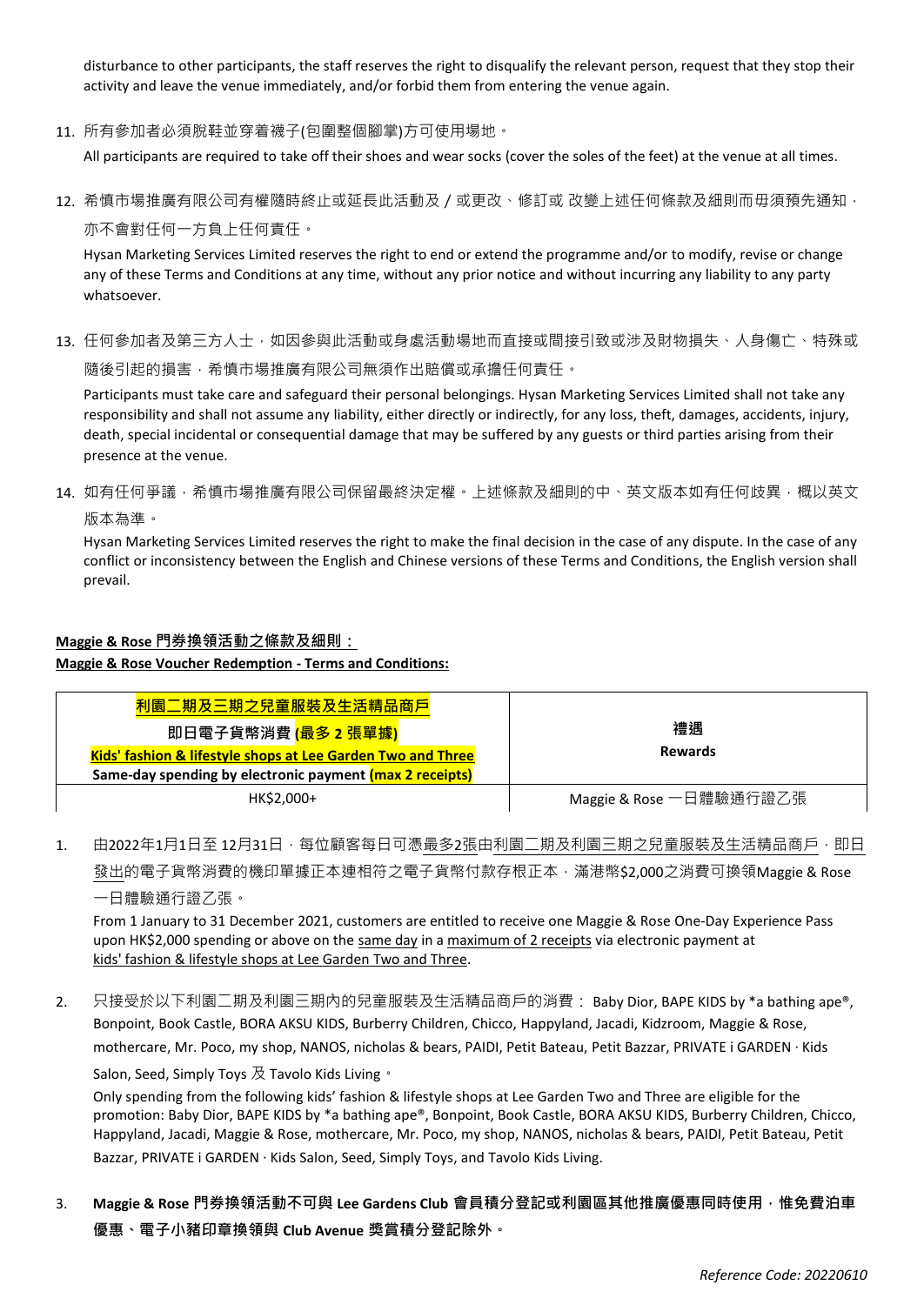**Maggie & Rose voucher redemption cannot be redeemed in conjunction with Lee Gardens Club member point registration or any other Lee Gardens Area promotional offer, except free parking promotion, Piggy e-Stamp redemption, or Club Avenue member point registration.**

4. 顧客須於消費當日親臨利園二期商場地下禮賓部換領此禮遇,換領時間為每日上午 11 時至下午 8 時 30 分。只限 於消費當天換領禮遇,逾期恕不接受。〈除顧客之消費交易單據於晚上 8 時 15 分後印發,顧客可於翌日內帶同該 商戶單據正本連相符之電子貨幣存根正本換領禮遇,最後活動日期除外〉。

Customer must present valid receipts in person at the G/F Concierge of Lee Garden Two between 11:00am-9:00pm on the same day of purchase. Only redemption on the day of spending is accepted, except where the relevant sales transaction takes place after 8:45pm on the day, entitling the shopper to redeem Piggy e-Stamps on the next day (except the last day of promotion).

5. 此換領活動只接受電子貨幣消費,即信用卡、借記卡、銀聯卡、易辦事、信用卡 Cash Dollar、支付寶、Apple Pay、 Google Pay、Samsung Pay 及 WeChat Pay。其他付款方法, 包括現金、八達通、現金券、商戶儲值卡或會員積分、 商場或商戶優惠券等一概不接受。希慎市場推廣有限公司有權要求使用支付寶、Apple Pay、Google Pay, Samsung Pay 及 WeChat Pay 消費之顧客開啟相關手機應用程式,以作稽核之用。

The redemption is valid only for electronic payments by credit card, debit card, UnionPay card, EPS, credit card, cash dollar, Alipay, Apple Pay, Google Pay, Samsung Pay and WeChat Pay. Other modes of payment, including cash, Octopus card, cash coupons, merchant stored-value cards or membership points, mall or merchant coupons will NOT be accepted. Hysan Marketing Services Limited reserves the right to request Alipay, Apple Pay, Google Pay, Samsung Pay and WeChat Pay users open the corresponding mobile apps for photo record and verification purposes.

- 6. 每套消費滿指定金額之即日正本機印消費單據正本連相符之電子貨幣付款存根正本只可換領禮遇乙次,禮遇換領 後不得更換。希慎市場推廣有限公司有權影印該單據及存根,以作稽核之用。 Each set of original machine-printed receipt, with its matching electronic payment sales slip satisfying the required spending amount, can only be used once for gift redemption, and no exchange will be available afterwards. Hysan Marketing Services Limited reserves the right to photocopy the receipt and payment sales slip for verification purposes.
- 7. 已取消、退款、換貨或因換貨而衍生之額外交易、偽造、欺詐或未誌帳的交易恕不接受。適用的消費並不包括商 戶/餐廳小費、繳交公共事務費用、八達通自動增值金額或交易、寫字樓租戶消費、未誌賬/未經許可之交易、 任何沒有信用卡簽賬存根或商戶購物單據之交易 (如網上購物/郵購/傳真/電話訂購/網上訂購/慈善捐款)、 使用 /購買商戶代用券或現金券、銀行服務、電訊服務、停車場、增值卡或任何儲值卡增值服務或交易。手寫收 據、單 一信用卡存根、重印或影印收據、損毀收據、按金收據(包括部份或全數付款)、購買或使用禮券 / 贈券的

### 收據及繳費賬單收據**恕不接受**。

Cancelled, refunded, exchanged or derived from an exchange, forged, fraudulent or unsettled transactions will NOT be accepted. Applicable transactions do not include tips for merchants/restaurants, utility bill payments, Octopus automatic add-value service amounts or transactions, office tenant transactions, unposted/unauthorized transactions, transactions without credit card sales slips/merchant sales receipts such as online purchases, mail/fax/phone orders, internet purchases or charity donations, use/purchase of merchant vouchers or cash coupons, bank services, telecommunications services, car parks, stored-value cards or any value-added-to or transactions by stored-value cards. Handwritten receipts, standalone credit card sales slips, reprinted or photocopied receipts, damaged receipts, deposit receipts (including partially or fully paid), receipts for purchasing or using cash or gift vouchers/coupons, and bill payment receipts **will NOT be accepted**.

8. 希慎廣場地下(啟超道入口)、希慎廣場一樓中庭及利舞臺廣場地面正門之期間限定店或臨時展銷攤位所發出之收據 恕不接受。

Receipts from pop-up stores or pop-up bazaars at G/F (Kai Chiu Road) of Hysan Place, 1/F Atrium of Hysan Place, and G/F Piazza of Lee Theatre Plaza will NOT be accepted.

9. 顧客必須親身換領禮遇,恕不接受商戶員工或其他第三者代領。

Customers must redeem the rewards in person. Redemption by shop staff or third parties on behalf of customers will not be accepted.